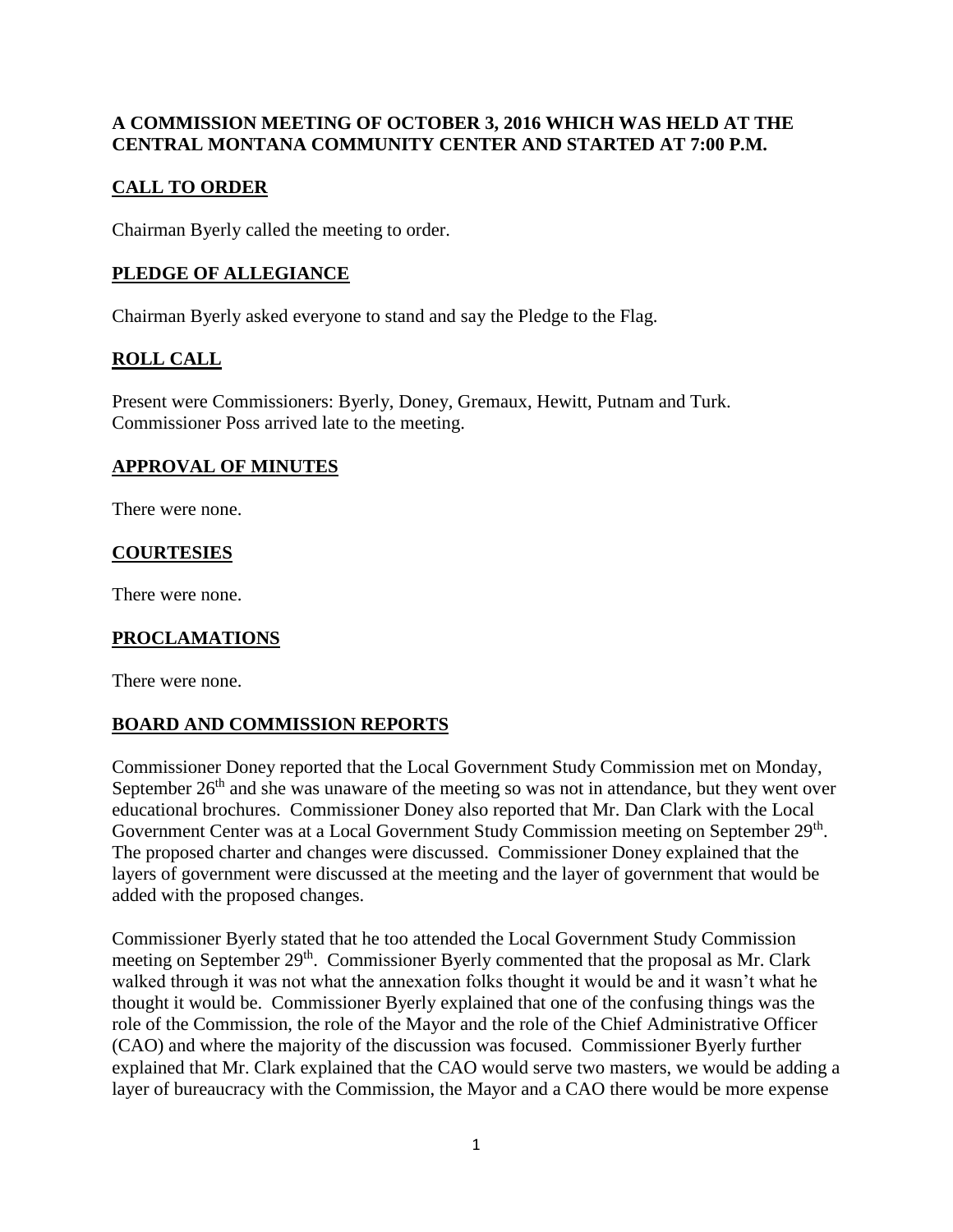and more bureaucracy. Mr. Clark brought up on a couple of times the concern of the CAO serving two masters and according to Mr. Clark currently it is easier to fire the City manager now than it would be to fire the CAO. There was a lot of interesting discussion about the salary and how to attract someone with the qualifications to manage employees and a 10 million dollar budget. Commissioner Byerly summed it up that it was a very good informational meeting.

### **CITY MANAGER REPORT**

Interim City Manager Holly Phelps reported on the following issues:

There will be a Montana Dam and Canal Owners Conference in Missoula on Oct  $18^{th}$  &  $19^{th}$ . They will be discussing the repair that the City of Lewistown staff did on the outlet at Pike Creek Dam. During last year's video inspection a hole was discovered. The Water Department worked with NRCS and Belzona on a unique approach to repair the hole inside the 30 inch pipe. This method may be used by others in the future to provide a cost effective way to make repairs on their aging dams. This is the second time that Lewistown has taken innovative approaches to repair our dams, and these actions have been recognized at this conference. A big thanks to Mark Yerger for his expertise on these repairs.

DEQ continues to test the area around the old landfill of possible contaminants. Last year several test pits and monitoring wells were installed and additional work will be done this fall. The City has had to coordinate with adjacent landowners to work on their properties as well.

Montana League of Cities and Towns annual conference is this week October  $5<sup>th</sup>$  to  $7<sup>th</sup>$  in Missoula. The Finance Office, City Attorney and Interim City Manager will be in attendance.

The bookkeeper position for the City of Lewistown is still open.

## **CONSENT AGENDA**

Commissioner Gremaux made the motion to approve the consent agenda and Commissioner Putnam seconded the motion. The motion passed unanimously. The consent agenda was the acknowledgement of the claims that have been paid from September 15, 2016 to September 28, 2016 for a total of \$43,698.98.

#### **REGULAR AGENDA – Resolutions, Ordinances & Other Action Items:**

1. Airport annual report

Ms. Phelps introduced Mr. Jerry Moline, airport manager to present the annual report for the airport. Mr. Moline explained this is a good time to report that the budget for the airport has been approved. Mr. Moline explained that the Airport received around \$440,000 in grant money, \$256,531 net proceeds from the MDOT land purchase this includes what was given to Kiwanis and the appraisal and other income was approximately. Mr. Moline explained that they are projecting approximately \$421,500 for gross income. There are only two grants this year one is for the bus barn and the other is for what is called the master plan. Mr. Moline reported that the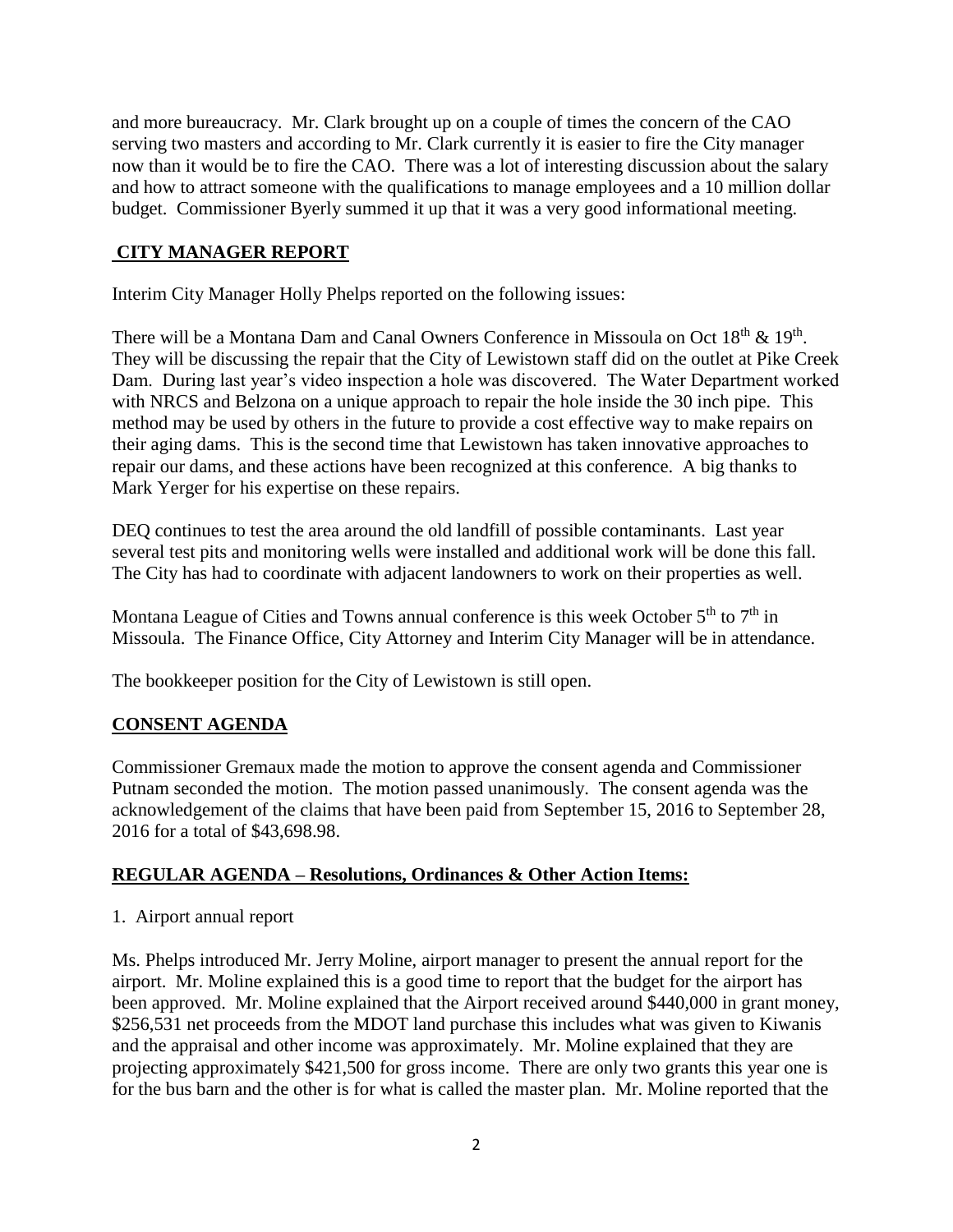farmer leases about 1,200 acres and the cost per acre has been increase over the years to \$31 per acre. The airport has worked out an agreement with the highway contractor to furnish approximately 2,500 yards of gravel and the county road department is going to haul and spread the gravel. Mr. Moline stated it would be nice to lease more frontage lots and also mentioned that the airport does not received a mill levies from the City or County. Mr. Moline explained that the airport with the help of a FAA grant purchased the bus barn. The airport is required to do a new master plan every 20 years. Mr. Moline stated that the airport has almost double the airplane activity in the last fourteen years. Also, the airport has gained three to four airplanes each year. Mr. Moline reported that the Berlin Airlift was her two times in September, there is a fly in the second Saturday each June and the airplane count varies from 45 this year to 100 last year. The City crew has been hauling and spreading sewage sludge on the airport farm land in September and the radio tower that was erected east of Fort Lewis Convenience store has been questioned by local pilots but it was Okayed by the FAA and County Planning Office. Discussion was held on the per acreage cost of the airport leases and the length of the lease.

2. Council on aging annual report

Ms. Phelps explained that this item will be on the next agenda. The director of the council on aging was unable to be here tonight.

3. Discussion and action on approving a curb cut variance for the property located at  $203\,4<sup>th</sup>$  Ave S, Mike's Detailing

Ms. Phelps explained that Mike and Alexandra Dunnington about replacing the curb, gutter and driveway at their business located at 203 4<sup>th</sup> Ave S. The applicable City codes were included in the Commissioners packet. Ms. Phelps explained that driveway widths for commercial property is 30 feet and for service stations is 40 feet. Ms. Phelps further explained that if an individual would like to deviate from these requirements they must receive permission from the City Commission and it will be granted it unusual conditions or where strict adherence would cause undue and extreme hardships. Ms. Dunnington stated that if they could get the financing and the contractor lined up they would probably do the whole area. Ms. Phelps explained that they have asked the City to assist with the right away which would be the sidewalk assistance policy. Ms. Phelps stated they are requesting an additional curb cut and would like as much as possible for the curb cut. Commissioner Putnam asked how much of a curb cut are they asking for. Ms. Dunnington stated they would like a 74 foot curb cut on 4<sup>th</sup> Ave S. Commissioner Gremaux made the motion to approve a 74 curb cut variance for property located at 2034<sup>th</sup> Ave S and Commissioner Hewitt seconded the motion. Commissioner Byerly asked for comments from the audience and Commission. There being none, the question was called for and those voting in favor were Commissioners: Byerly, Doney, Gremaux, Hewitt, and Turk. Commissioner Poss arrived later in the meeting and Commissioner Putnam voted against. Commissioner Putnam explained that she feels it should be 50 feet instead of 74 feet and is concerned with the inconsistencies.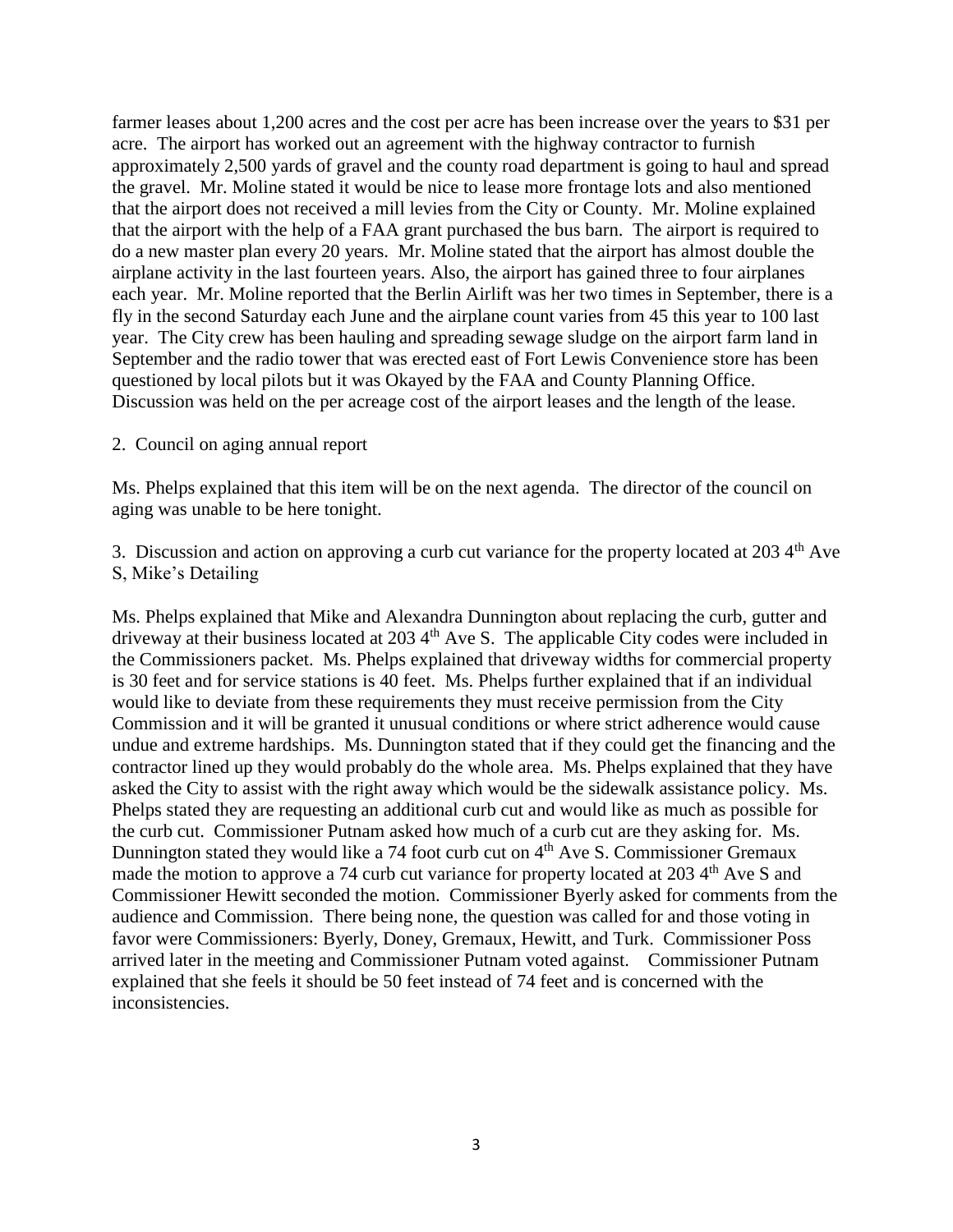4. Discussion and action on approving the purchase of an asphalt recycling dump box trailer

Ms. Phelps explained that this item is something the Public Works Department has explored for quite some time. Asphalt recycling is using old material and it can be waste asphalt, millings or chunks of asphalt and mix in rejuvenating oil. Heat up the material and then you have the necessary to patch. Ms. Phelps comments it would help take care of some of the digs in a timely manner. Commissioner Gremaux asked if we had a history on the use of the machine. Ms. Phelps answered yes, the City of Bozeman has the same unit and there are a handful of companies with this machine. Commissioner Gremaux stated that he cannot vote for it because he would like to see more information and Bozeman is the only city and can't we get more information from other cities. Commissioner Gremaux commented that when he worked for a paving company they tried it and it did not work. Ms. Phelps answered that she thinks the technology and oils have come a long way. Commissioner Byerly asked if there is a time limit on purchasing this item. Ms. Phelps answered the quotes are probably for sixty days. Commissioner Doney asked if the item was budget for. Commissioner Turk asked if the box would be used this fall. Ms. Phelps answered yes and currently we are at the mercy of Century to patch. Commissioner Gremaux made the motion to table the item until the next Commission meeting. The motion died for lack of a second. Further discussion followed. Commissioner Turk made the motion to approve the purchase of an asphalt recycling dump box trailer and Commissioner Putnam seconded the motion. Commissioner Byerly asked for comments from the audience and Commission. There being none, the question was called for and those voting in favor were Commissioners: Byerly, Doney, Hewitt, Putnam and Turk. Commissioner Poss arrived later in the meeting and Commissioner Gremaux voted against.

5. Discussion and action on Resolution No. 3922, a resolution regarding support for developing the proposed Creekside Park

Commissioner Putnam made the motion to approve Resolution No. 3922, a resolution regarding support for developing the proposed Creekside Park and Commissioner Hewitt seconded the motion. Commissioner Byerly read the resolution. Commissioner Byerly asked for comments from the audience and Commission. There being none, the question was called for and the motion passed unanimously.

6. Quarterly Interim City Manager Review – the meeting will be closed because the demands of individual privacy clearly exceed the merits of public disclosure in regards to the City Manager review.

Ms. Phelps asked everyone for attending the meeting but asked that the meeting be closed. Commissioner Byerly stated that the meeting will be closed because the demands of individual privacy clearly exceed the merits of public disclosure in regards to the City Manager review.

#### **CITIZENS' REQUESTS**

Mr. Richard Battrick commented that he is concerned that his neighbor has moved his boat off the street but may be on his property. Commissioner Byerly commented that if it is on private property the City cannot do anything about it.